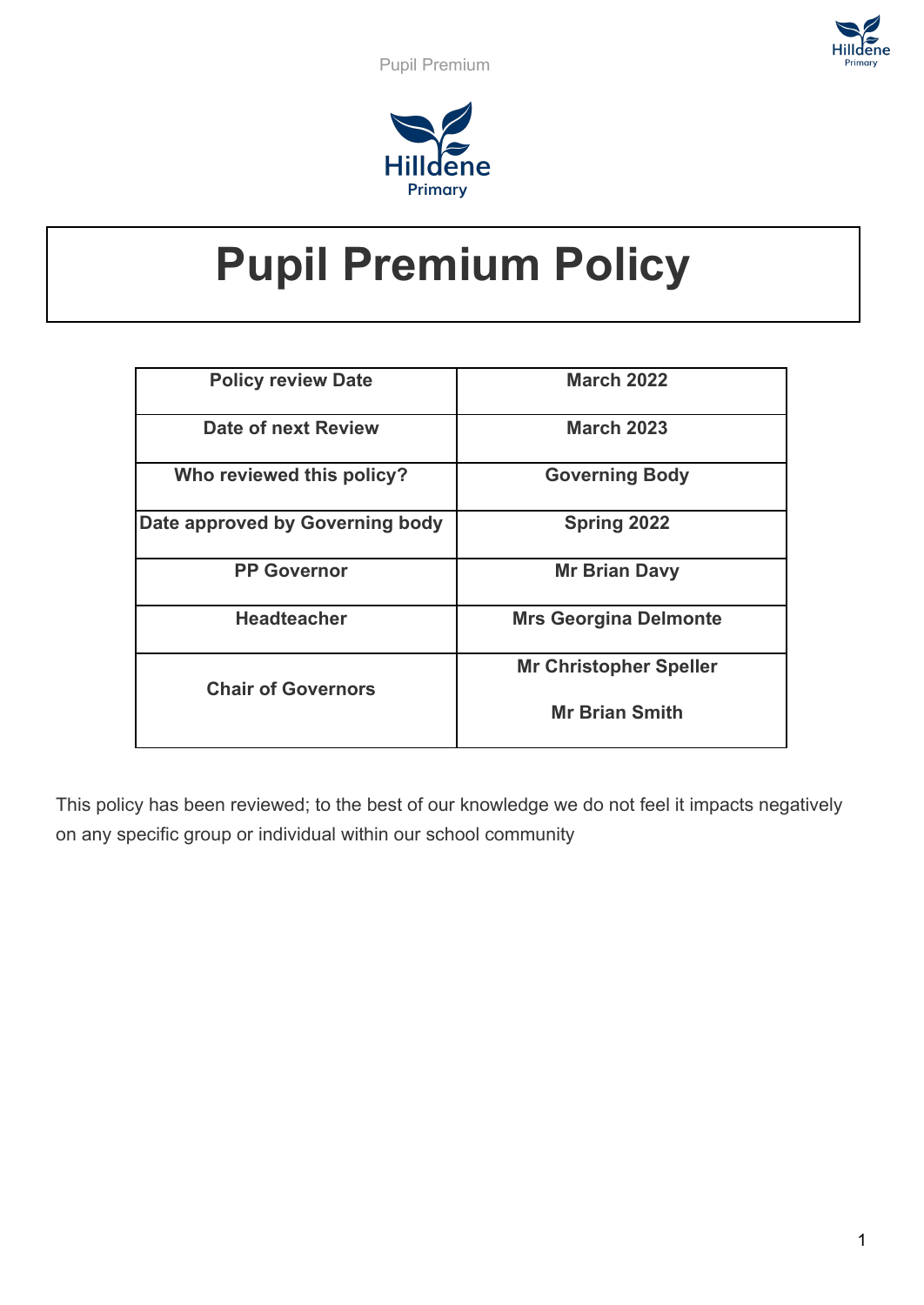

## **Contents**

| Vision                                     | Page 3 |
|--------------------------------------------|--------|
| Background                                 | Page 3 |
| Content                                    | Page 4 |
| Spending Pupil Premium Grant (PPG) funding | Page 4 |
| <b>Barriers</b>                            | Page 4 |
| <b>Our Strategy</b>                        | Page 4 |
| Quality of Teaching & Targeted Support     | Page 4 |
| Monitoring and Evaluation                  | Page 5 |
| <b>Pastoral Support</b>                    | Page 5 |
| Attendance                                 | Page 6 |
| Curriculum                                 | Page 6 |
| Governance and Local Authority Support     | Page 7 |
| Website                                    | Page 7 |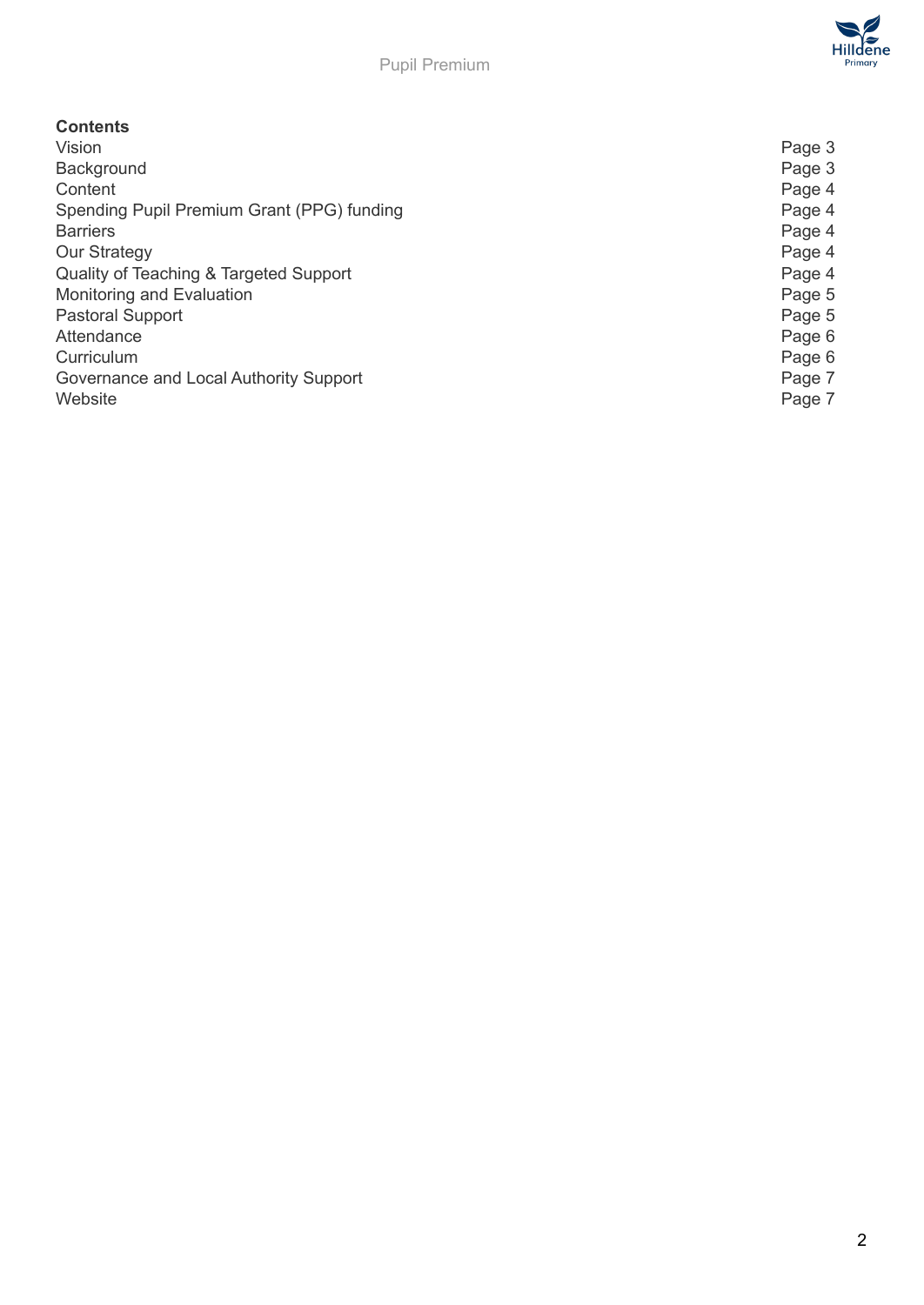

# **Vision**

At Hilldene Primary School we believe that every child is a unique individual with their own abilities, talents and needs. We want each child to continually make progress across all areas of the curriculum and to take pride in their achievements, working independently and also with others. We want every child's experience of school to be happy and rewarding and we encourage them to continually strive to be better.

We recognise that all pupils are entitled to have access to a broad range of learning experiences which allow them to develop the knowledge, understanding, skills and attitudes necessary to prepare them for and to help them succeed as members of the wider community.

The curriculum aims to provide opportunities for pupils to learn and to achieve, irrespective of social background, culture, race, gender, differences in ability and disabilities. We believe in a philosophy of equity for all rather than equality.

We know that effective teaching and a supportive environment will improve the attainment of our most vulnerable pupils and, as a school; we invest heavily in this and aim to provide skills of literacy, numeracy, communication and technology, helping them to develop enquiring minds and the ability to think rationally. The curriculum also promotes pupils' spiritual, moral, social and cultural development and supports them in developing principles for distinguishing between right and wrong. Pupils are encouraged to think creatively and critically and to respect others and the environments in which they live. The curriculum enables pupils to develop their physical skills and promotes their personal and social well-being.

Pupil Premium funding represents a significant proportion of our budget and this policy outlines how we will ensure it is spent to maximum effect to improve outcomes for our disadvantaged pupils.

## **Background**

The Pupil Premium is an additional funding source allocated to schools to specifically support disadvantaged pupils. It was introduced by the Coalition Government in April 2011 to provide schools with additional funding to support looked after children, armed forces children and those from low income families who are in receipt of free school meals.

The extra funding is made available to schools to help narrow the attainment gap that still exists between *pupils from disadvantaged backgrounds and more affluent backgrounds'. The Pupil Premium, Ofsted, September 2012.'*

The government has used pupils entitled to free school meals (FSM), looked after children and service children as indicators of deprivation, and have provided a fixed amount of money for schools per pupils based on the number of pupils registered for FSM over a six year period.

Families who receive certain benefits may be eligible for free school meals. Pupils are eligible for free school meals if their parents or carers are in receipt of one of the following benefits:

- Income Support
- Income-based Jobseeker's Allowance
- Income-related Employment and Support Allowance
- Support under Part 6 of the Immigration and Asylum Act 1999
- The guarantee element of Pension Credit
- Working Tax Credit run-on (paid for the four weeks after you stop qualifying for Working Tax Credit)
- Child Tax Credit (with no Working Tax Credit) with an annual income of no more than £16,190
- Universal Credit with an annual net earned income of no more than £7,400

It is for schools to decide how the Pupil Premium is spent, since they are best placed to assess what additional provision should be made for the individual pupils within their responsibility. If parents think their child/children may be eligible for this school based funding, they should see the schools website for more information.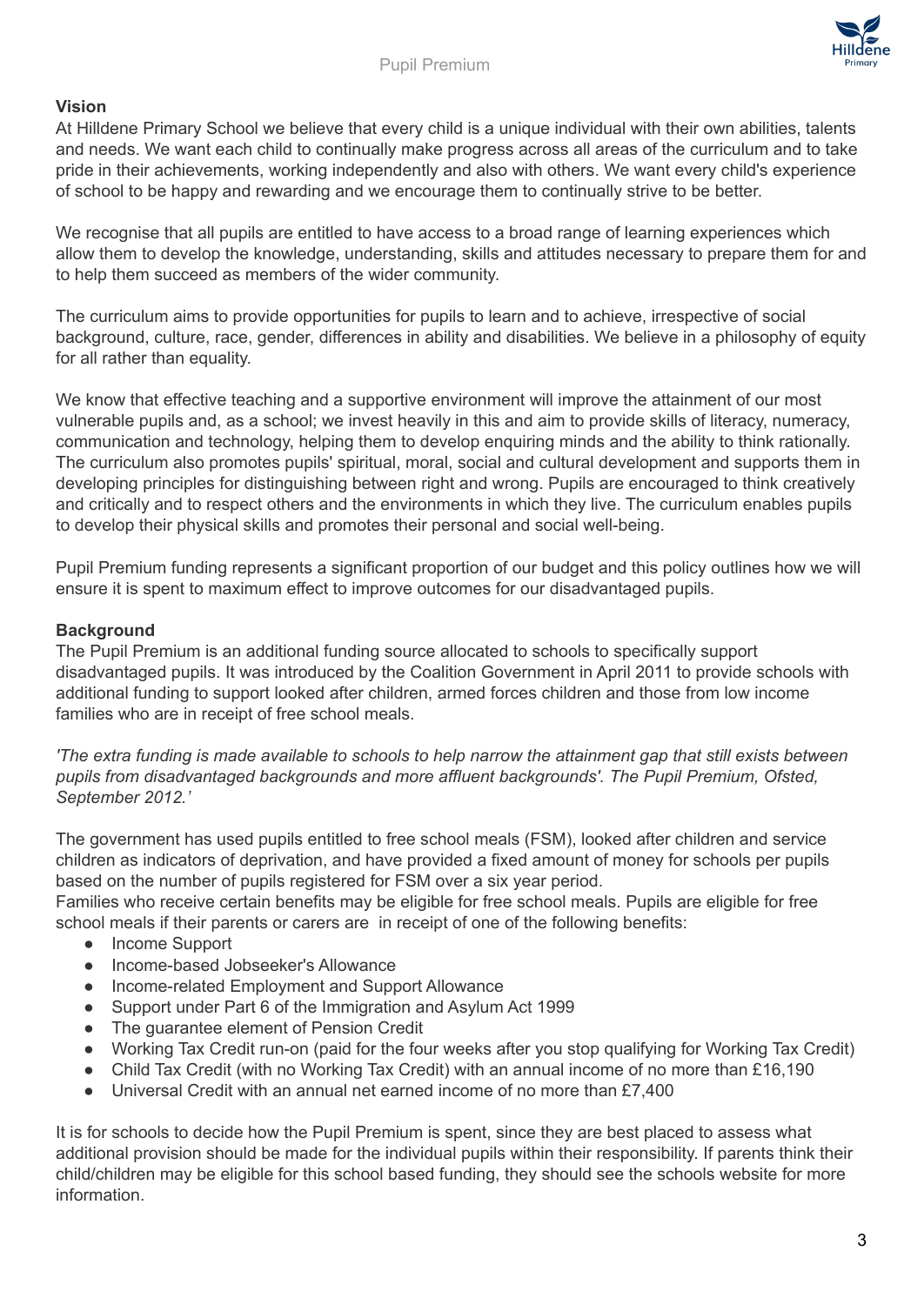



When making decisions about using Pupil Premium funding it is important to consider the context of the school.

At Hilldene Primary School, the funding we receive and the subsequent challenges faced are above national average. Common barriers for pupil premium/disadvantaged children (e.g. FSM and CLA) can be; less support at home, insufficient language and communication skills, lack of confidence, more frequent behaviour difficulties and attendance and punctuality issues. There may also be complex family situations that prevent children from flourishing. The challenges are varied; however, we also recognise that not all pupils who receive this funding will be socially disadvantaged.

## **Spending Pupil Premium Grant (PPG) funding**

We spend the PPG with the following objectives in mind:

- To raise attainment in reading, writing and mathematics, with the aim to diminish the difference in all year groups between disadvantaged pupils and non-disadvantaged pupils.
- To develop pupils' confidence in themselves as learners.
- To provide social and emotional support to pupils and families in need.
- To provide opportunities for vulnerable pupils to pursue their interests.
- To provide relevant CPD for staff in supporting pupils' development.

#### **Barriers**

The PPG focuses on key areas to address relating to internal and external barriers to learning. The internal barriers are identified at termly pupil progress meetings and can be bespoke for each year group depending on current or occurring trends. Examples of recurring trends at Hilldene Primary School in year groups include; gender bias and non-disadvantaged pupils outperforming their disadvantaged pupils. Whereas the external barriers are centred around attendance, our vulnerable families and pupils who go into the next key stage with low starting points.

#### **Our Strategy**

Our strategy for use of Pupil Premium funding responds to a wide range of risk factors and recognises the importance of quality first teaching and learning alongside effective pastoral support to raise achievement and engagement in learning.

With this in mind, we adopt a multi-layered approach to secure positive outcomes for all our pupils. We deploy Pupil Premium funding to:

- 1. Raise achievement and attainment
- 2. Improve attendance and punctuality
- 3. Provide additional support and intervention for the most vulnerable pupils

## **Quality of Teaching & Targeted Support**

Within all of our school assessment procedures, a focus on disadvantaged pupils within each year group is evident. Disadvantaged pupil performance as a significant group is collected, analysed and evaluated to determine our trends and ultimately inform us of improving outcomes for the group compared to their non-disadvantaged counterparts. Trends that are identified are analysed and evaluated at regular pupil progress team meetings and provision to close any arising gaps between disadvantaged pupils as a group and non-disadvantaged pupils is organised and delivered by both teachers and learning support assistants (LSAs).

Additional teaching staff are employed to provide targeted support for pupils in Literacy and Mathematics and aims to improve outcomes for disadvantaged pupils. The impact of this additional provision is monitored through staff performance management, lesson/intervention observations and pupil outcome data collection.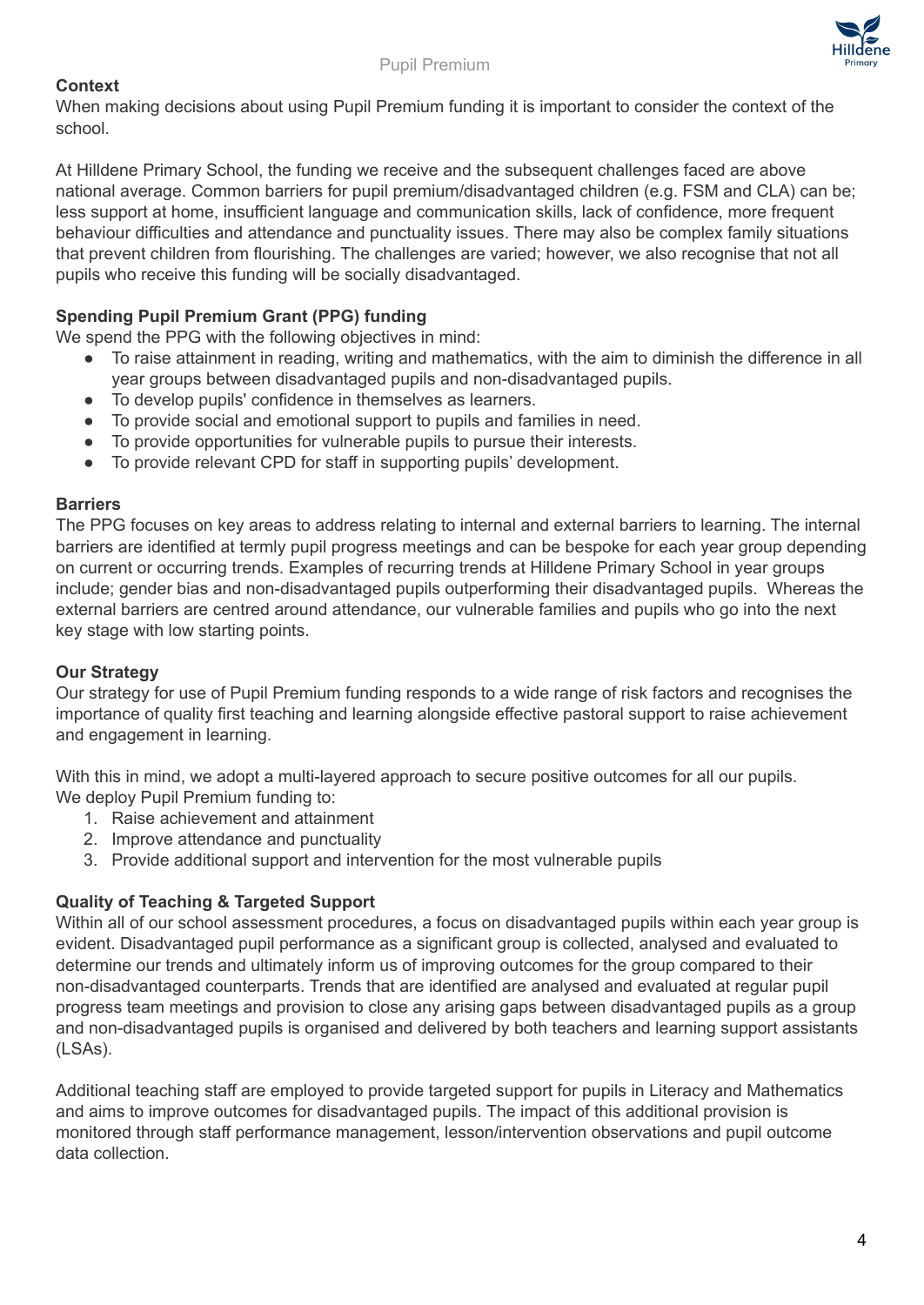

#### Pupil Premium

Teacher and LSA-led interventions are planned to provide additional support to those disadvantaged pupils not making the expected or accelerated progress necessary. Detailed provision maps outline intervention for focus pupils and are reviewed and evaluated half termly.

Our most recent Ofsted report outlines; *Work in pupils' books, including those of disadvantaged pupils, shows that they are making stronger progress over time.*

One of our barriers at Hilldene Primary School surrounds the low entry starting points of our Nursery and Reception cohorts when they start with us. The need for speech and language development is vast and we have a high percentage of pupils who require early intervention to support their speech, communication and language. This need has been growing in recent years, as a school we work closely with the speech and language team across the borough to ensure external provision is also in place for those pupils who require this.

Where specialist speech and language support is provided to pupils who require improved speech, communication and language skills we have a speech and language teacher as well as a LSA. Many in-school interventions are delivered on a daily or weekly basis to pupils requiring support. A range of intervention programmes are delivered based on the specific need of each pupil and staff receive development form our speech and language team in how to deliver the intervention effectively.

## **Monitoring and Evaluation**

We will ensure that:

- A wide range of monitoring tasks are carried out to inform us of the progress and outcomes of disadvantaged pupils. These include; assessment data, observations, learning walks, book looks, moderation, and staff, parent and pupil voice.
- Assessment data for pupil premium children is collected termly so that the impact of interventions can be monitored regularly.
- Teaching staff attend and contribute to pupil progress meetings each term and the identification of children is reviewed.
- Provision maps and interventions are evaluated every half term and are adapted or changed if they are not working.
- Case studies are used to evaluate the impact of pastoral interventions, such as on attendance and behaviour.
- The Deputy Headteacher maintains an overview of Pupil Premium spending and evaluates this annually.
- A governor is given responsibility for Pupil Premium.

## **Pastoral Support**

At Hilldene Primary School we treat every child as a unique individual with their own abilities, talents and needs. We are committed to providing strong pastoral care, enabling each child to flourish, develop self-esteem and continually strive to be better.

Some of our Pupil Premium funding is spent on providing effective pastoral support for disadvantaged pupils and their families.

Learning mentors within school are employed to provide emotional support to pupils. Our learning mentors offer a safe space for pupils to discuss their worries and concerns and use strategies which will support the pupil and also help to build emotional resilience for them in the future.

Through the work of our learning mentors, we offer; social skills groups, playground support, lunch provision, art therapy, individual support that is personalised as well as time to talk.

Home School Support Workers within school primarily work to provide social and emotional support for the families of disadvantaged pupils. As well as forming part of our Safeguarding team, our Home School Support Workers work to improve parental engagement, acting as a link between school and social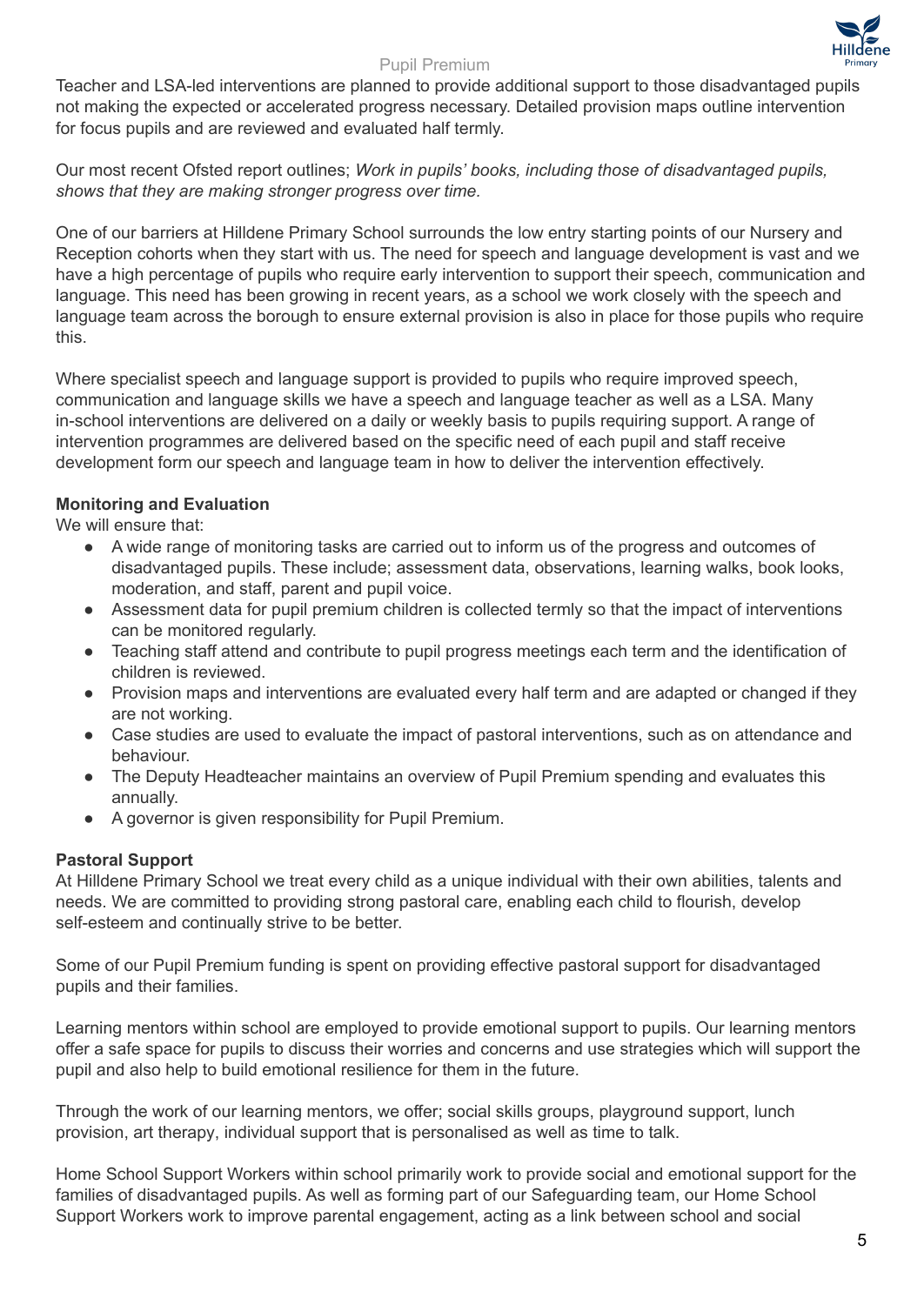#### Pupil Premium



services for families, they also signpost and support families with housing, finance, the home and parenting strategies.

As and when necessary, funding is also spent on providing individual pupils with counselling to support them with their mental health and emotional wellbeing following a bereavement or trauma. This helps pupils separate home and school life which then supports their readiness to learn. Specialist support for pupils following such events is key for them to be able to make progress within lessons in school. This counselling support also informs us as a school about how best to support individual pupils and gives expert advice on strategies to use to support mental health and wellbeing for our young people.

Readiness to learn and pupil attendance are two barriers that many of our disadvantaged pupils face more frequently in comparison to their non-disadvantaged counterparts.

Hilldene Primary School values the positive impact a breakfast club can have on a family in preparing pupils for school every day. Our breakfast club runs daily between 7:45-8:30am with the aims of improving attendance, improving engagement in lessons and readiness to learn, ensuring pupils' basic needs are met before the school day begins and supporting them to build positive relationships with staff and peers across the school.

## **Attendance**

At Hilldene Primary School, attendance has been an on-going barrier for all pupils, especially disadvantaged pupils. Our whole school target for pupil attendance sits in line with national expectations at 96%.

The employment of an attendance mentor at school means that we can support families whose attendance is below expectation at a much more focused level.

Our attendance mentor is part of the Safeguarding Team and can; support previous non-attending parents about the importance of education for their children, plan and deliver attendance incentives, rewards, systems in school, track attendance patterns for vulnerable pupils, analyse attendance figures and provide individual daily support for focus families.

The work of the attendance mentor is monitored and analysed by the senior leadership team to ensure it is having a positive impact on pupil attendance overall.

## **Curriculum**

Hilldene Primary School aims to provide a balanced curriculum which provides pupils with skills and knowledge for their primary education and their life beyond Hilldene. The curriculum is based on the following overarching principles and equipping pupils with:

- effective communication, develop speech, language and communication skills;
- equipping our pupils with transferable skills for their futures;
- opportunities and experiences;
- making connections in their learning;
- life skills.

Throughout the school we encourage a positive, determined and resilient approach to learning and aspire for every pupil's experience of school to be happy and rewarding. We aim to encourage curiosity, develop independence and challenge children's thinking.

In the most recent Ofsted report it is noted that '*Pupils enjoy a wide range of activities in lessons and through the wider curriculum. Enrichment activities include sports such as basketball and musical activities such as instrumental lessons and singing. Pupils particularly enjoy performing to an audience and spoke about this with enthusiasm; one pupil commented, 'We really enjoy performing: it makes us feel special'. Pupils' strong personal development and positive attitudes contribute well to their progress'.*